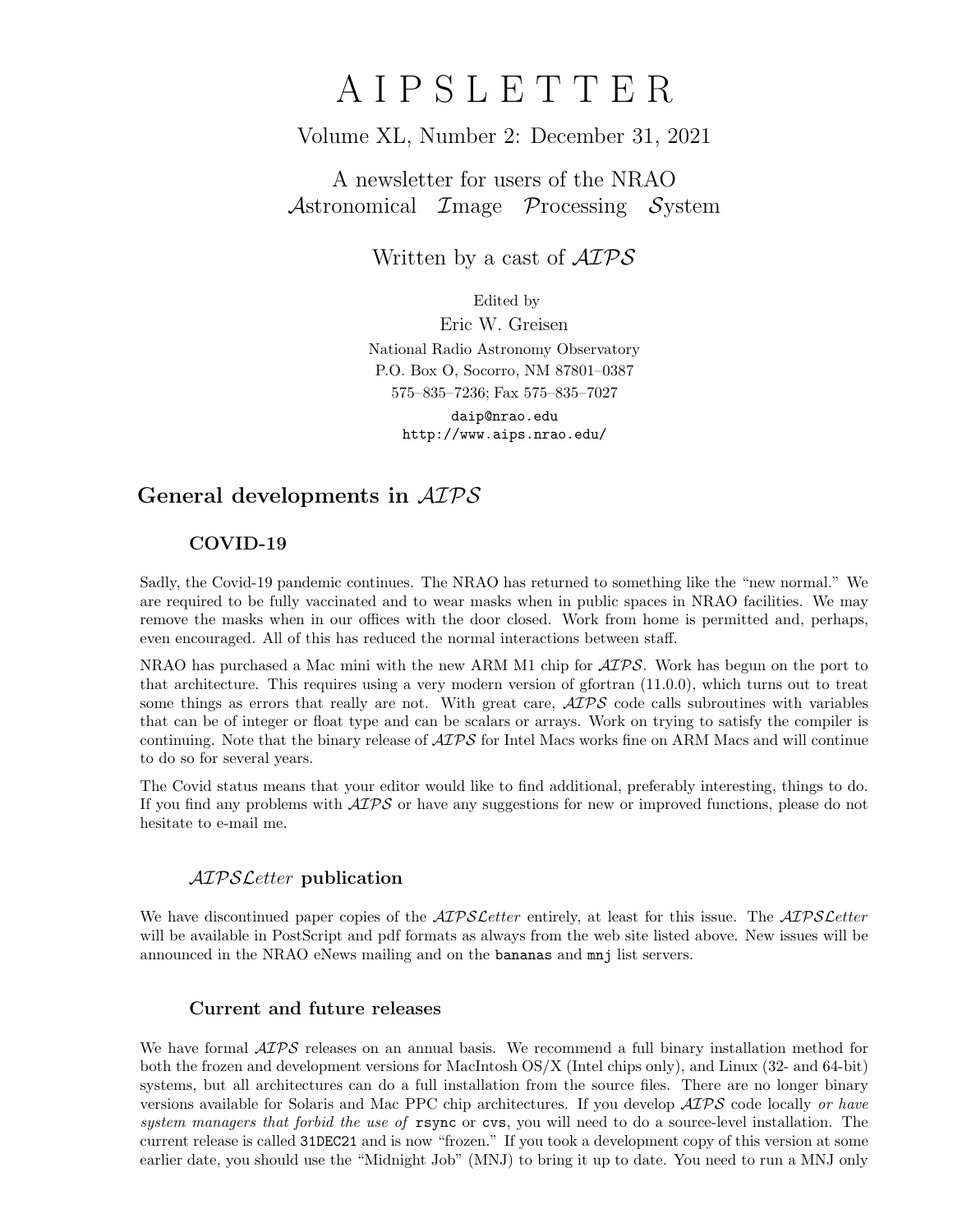once in 2022 to convert your copy of 31DEC21 into the frozen version. However, when patches to 31DEC21 are announced in 2022, you may apply them with the MNJ. This  $\mathcal{ATPSL}$ etter is intended to advise you of corrections and improvements in this release.

We have begun a new version, called 31DEC22, which is now under development by the  $\mathcal{AIPS}$  Group. You may fetch and install a complete copy of this version at any time. Having fetched 31DEC22, you may update your installation whenever you want by running the MNJ. This uses cvs, rsync, and/or transaction files to copy all changed text files and then to copy the binary files or to compile the code selectively based on the code changes and compilations we have done. We expect users to take their source-only or binary version of 31DEC22 AIPS over the Internet (via anonymous ftp). Both versions require you to copy the installation procedure install.pl via ftp; the source-only version also requires you to ftp the 175-Mbyte 31DEC22.tar.gz compressed tar file. Binary installations use only rsync, while locally compiled versions also use cvs. Linux sites will almost certainly have cvs installed; other sites may have installed it along with other GNU tools. Secondary MNJs will still be possible using ssh or rcp or NFS as with previous releases. We have found that cvs works very well, although it has one quirk. If a site modifies a file locally, but in an AIPS-standard directory, cvs will detect the modification and attempt to reconcile the local version with the NRAO-supplied version. This usually produces a file that will not compile or run as intended. Use a new name for the task or put a copy of the task and its help file in a private disk area instead.

 $\langle \mathcal{A} \mathcal{I} \mathcal{P} \mathcal{S} \rangle$  is now copyright (c) 1995 through 2021 by Associated Universities, Inc., NRAO's parent corporation, but may be made freely available under the terms of the Free Software Foundation's General Public License (GPL). This means that User Agreements are no longer required, that AIPS may be obtained via anonymous ftp without contacting NRAO, and that the software may be redistributed (and/or modified), under certain conditions. The full text of the GPL can be found in the 15JUL95 AIPS Letter and is included with every distribution in file  $\frac{1}{2}$  AIPS ROOT/release-name/COPYING.

#### Installing a new version

If compiling locally, new releases must be installed from the tar ball for that release. 31DEC15 and later versions contain improvements to the code which should make local compilation more reliable. If using the binary installation, a full new installation must also be done with rsync. When installing a new AIPS release in a system that already has a previous release, we recommend that install.pl be used and that the previous release be left in place, at least until the new installation has been verified. If you do this, then you will not have to re-edit the disk, printer, and tape lists and can simply skip all those pages in the install.pl menus. The old \$HOME/.AIPSRC file may be left in place, but it will need to be edited. The lines giving the DOWNLOADED and UNPACKED parameters should be cleared and the CCOMOPT line should be changed to point to the current release rather than the previous one. If you have made a special version of do daily.host, you should preserve it under a new name and restore it after the install. If you have an odd set of  $\mathcal{A} \mathcal{I} \mathcal{P} \mathcal{S}$  versions, the \$AIPS\_ROOT/AIPSPATH. \*SH files may need to be edited after the install to set the desired versions. The file  $$SYSLOCAL/UPDCONFIG$  also needs to be edited to correct your e-mail address(es).

31DEC09 contains a change in the format of antenna files. Previous releases will not understand the antenna coordinates for arrays that were traditionally left-handed (VLBI primarily). The format change occurs automatically when any 31DEC09 or later antenna-file specific code reads the file, after which older releases will have difficulties. 31DEC15 contains a change in the headers of uv data sets which will not be understood by previous versions. 31DEC20 contains a change to the XAS TV server which will cause problems with older versions. Note that the only version which we will patch for major errors is 31DEC21; even 31DEC20 will no longer be changed.

## Improvements of interest to users in 31DEC21

In the latter half of 2021, new tasks appeared including CMPLX to perform complex mathematical operations on pairs of complex images, DT2PD to convert the new D-term text files to PD tables, MARSP to find the rotation measure affecting a planetary polarization image, PCABL to fill in cable cal values to a PCLOD-created PC table, PCDIV to change pulse-cal table amplitudes from TY or SY system temperatures, and VLBSY and VLBCD to create SY and CD tables from VLBA secondary text files. In the first six months of the year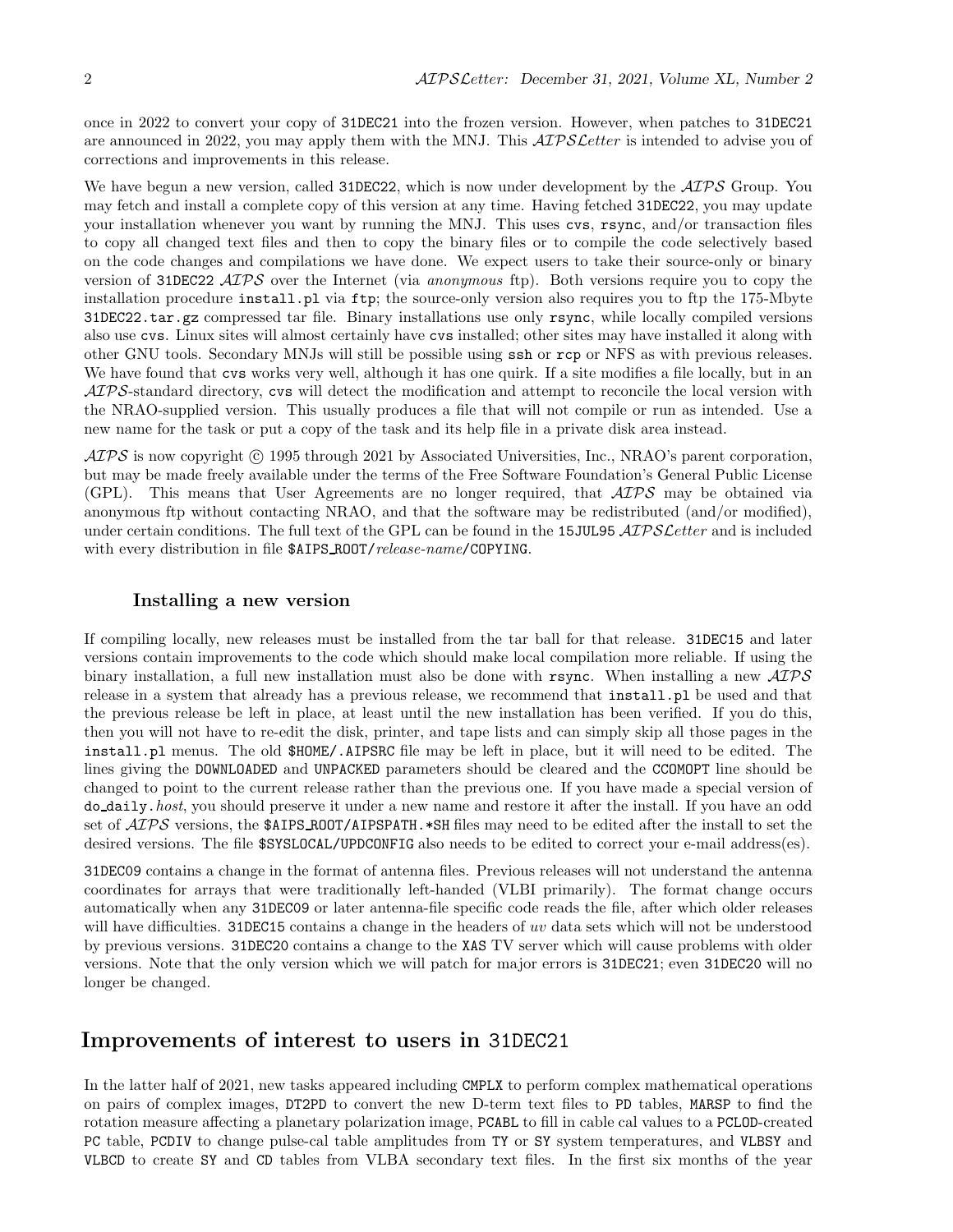new tasks appeared including DGAUS to correct a model visibility file made with a Clean image for the Clean beam, IANTB to produce an ANTAB file from the GC and TY tables, VBRFI to compute statistics from autocorrelation data, PLRFI to make plots from the text file written by VBRFI, and SHAHO to flag holography data for shadowing. The new verbs are TVBANDW to perform several black-and-white enhancement schemes and TVDATA (also called TVFACTS) to remind the user of the parameters of the TV display. A pipeline RUN file, called VLBARFI, was developed to study RFI at the VLBA sites.

Normally, bugs which appear in an  $\mathcal{AIPS}$  TST version and then are fixed in that same version before its release get little or no discussion in the  $\mathcal{AIPSLetter}$ . Since a rather large number of sites now install the TST version of  $\mathcal{A} \mathcal{I} \mathcal{P} \mathcal{S}$  during its development, this is somewhat of an oversight. We urge you to run the "Midnight Job" at least once after 31DEC21 is frozen to bring it up to date and to fix all bugs of this sort. We urge active sites to use the MNJ and, when something odd occurs, to examine CHANGE.DOC using the cgi tool available from the  $\mathcal{AIPS}$  documentation web page (http://www.aips.nrao.edu/aipsdoc.html). Please do not hesitate to contact us via the NRAO help desk (https://help.nrao.edu) or via e-mail daip@nrao.edu with any questions or suspicions that there are problems.

#### Imaging and Display

- IMAGR was corrected to handle the situation where FLUX > 0 with no Clean boxes yet defined. This caused the task to stop Cleaning before it started when auto-boxing was requested, as in VLBARUN.
- UVPLT was given the option to do time averaging prior to plotting the data.
- Axis labeling was reviewed systematically to insure that the upper and lower level routines deciding on which ticks get plotted were doing it both correctly and with the same algorithms. Numerous corrections were made.
- Contour plots will now display only those contour levels actually used. This change was made in a variety of secondary tasks and has now been made in the main tasks, KNTR, PCNTR, GREYS, and CNTR.
- RGBLEVS will now be displayed by KNTR and PCNTR in normal fonts rather than the line-drawing fonts. The addition of an intensity for characters in the XAS display server made this change possible.

#### UV data

- **BPASS** was corrected for a bad error in which the reference antenna could change part way through the spectrum due to channel-level flagging. The reference antenna is now chosen once for each solution. It now writes the calibration and BP version information to the history even for single-source files.
- **BPEDT** was given the option to edit the BP table itself rather than just the uv data. Blanked channels may be given interpolated values on output. A SET TIME RANGE option was added as well, including to PCEDT.
- TVFLG, SPFLG, and FTFLG had the sizes of their large buffers corrected. It is not clear how they were able to function previously. These tasks now warn the user when a pre-existing grid file is being used.
- WIPER was given the complicated option to display the data on a baseline number axis (both 1-2 and 2-1 are displayed).
- DOPOL application routines did not understand the codes from the PD table read routine. Accordingly, they would die when they should not when some but not all solutions are flagged.
- PP tables are created by RLDIF and XYDIF in spectral mode, saving the phase correction spectrum. The format of the table was changed to include a column of the uncertainties. POSSM was changed to plot the PP data including the error bars and to forbid NPLOTS > 0 for such tables.
- Index tables are now written by a number of tasks that could not do so previously.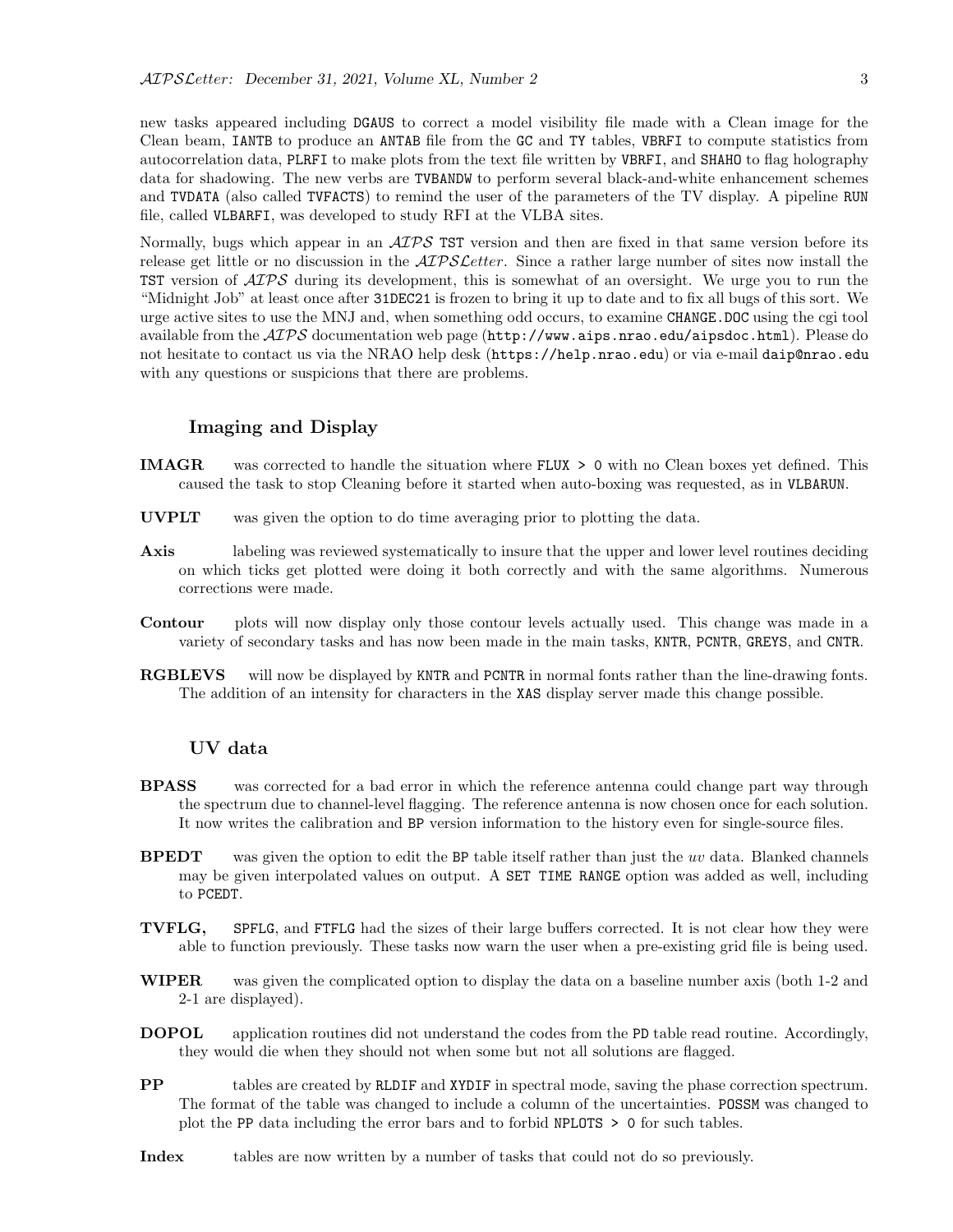#### VLBI matters

The VLB data reduction pipeline VLBARUN continued to get attention in the reporting period. This caused several changes to be made to the VLBAUTIL procedures. These are (1) VLBAAMP will skip the ACSCL step if there is no BP table and supports the ICHANSEL adverb used by ACSCL, (2) VLBALOAD to support the DOCONCAT adverb rather than forcing it to be true, and (3) VLBABPSS to support a new adverb BPASS5 to control the normalization of the data, setting BPASSPRM(5).

VLBARUN changes include

- 1. DOCONCAT is false when calling VLBALOAD
- 2. CHKNAME was replaced with NAMEGET which is more reliable and one place that assumed INSEQ was 1 was corrected.
- 3. The TEC section now deletes the /tmp/jpl\* data file it read.
- 4. Corrected DOPLOT = 2 mode to plot the correct CL and SN tables and to report the correct plot file numbers at the end. The RFLAG plot files are now also reported.
- 5. Added a procedure to set the correct Stokes; VPLOT does not accept 'HALF' when there is only 1 polarization.
- 6. Changed to delete any pre-existing message output file.
- 7. Changed to display the output of LISTR 'SCAN' mode after the INPUTS in the message output file.
- 8. Changed the UVPLT section to display 3 plots: channel averaged data time smoothed, fully time and channel averaged data versus baseline length, and no averaging versus baseline length.
- 9. Changed auto-boxing in IMAGR to take only one box per major cycle.
- 10. Added BPASS5 to allow control of BPASSPRM(5).
- 11. Corrected handling of CALSOUR(2) =  $'$ \*'.
- 12. Corrected the usage of the procedure that finds the main input file name.
- 13. Fixed the loop running RFLAG to prevent an infinite loop.
- 14. Dropped the use of the TV to set the colors for the RFLAG plots.
- 15. An option to use CALIB rather than FRING in the time-dependent calibration and/or the self-cal was added.

VLBARFI had the meaning of DOPLOT changed to allow better selection of plots and to allow DOBAND < 0 to omit BPASS. It was then modified to support a generic calling procedure by finding CALSOUR and TIMERANG where possible. Changes like those listed above were also made. A script named VLBAWIDE was written to invoke VLBARFI on a set of input data sets such as could be observed to cover much of the VLBA's available frequencies.

Four new tasks were written to enable testing of VLBA matters, particularly the issue of fluxes from RDBE 2. PCABL copies the cable cal values from the small PC table shipped with the data to the large PC table created by PCLOD from a secondary text file. VLBSY reads a VLBA total power text file to create an EVLAlike SY table while VLBCD reads a VLBA cal text file to extract the noise tube values into an EVLA-like CD table. These two tables are widely understood in  $\mathcal{AIPS}$ . PCDIV copies a PC table multiplying or dividing by the system temperature found from a TY pr SY table.

VBGLU was changed to allow the second data set to have been observed on a completely different day. It can then be used to join two data sets with different frequencies so long as they have the same number of spectral channels in each spectral window and the same number of spectral windows ("IFs" in  $\mathcal{AIPS}$ -speak). IMAGR cannot handle two independent input files, so, at the cost of wasted disk space, this option allows an image to be made from two or more data sets.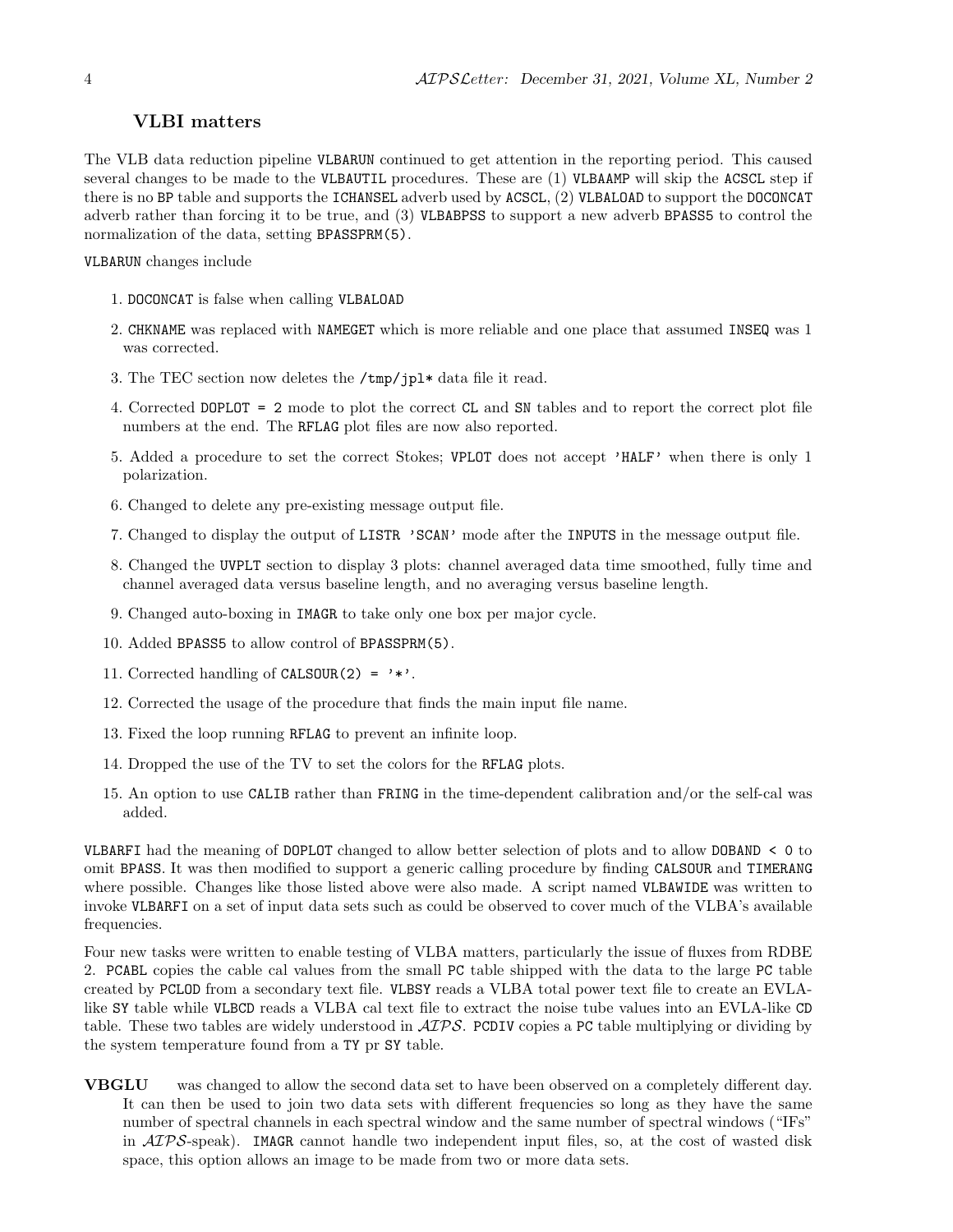**BASRM** is designed to fit a polynomial baseline to autocorrelation data and remove it. The task was substantially rewritten and now does what it is supposed to do.

#### VLA and Analysis

- CMPLX is a new task to perform addition, multiplication, and division on two "complex" images where a complex image is actually two images either real and imaginary or amplitude and phase.
- DT2PD is a new task to convert a D-term text file to a standard spectral polarization D-term (PD) table. This is the first of a number of tasks to implement absolute D-term calibration of VLA data.
- ELINT was changed to allow data from all IFs to be included in a single fit, to plot multiple IFs in a single plot, to scale the fits to 1.0 at a specified elevation, and to improve the displays of the fits and the coloring of the plots. Updating a CL table is now only an option.
- HOLOG now can use CELLSIZE to set the image cell size, avoiding the standard, frequency-dependent cell sizes.
- **PBEAM** now can plot the smooth model with data samples and the residuals versus radius, avoiding the foibles of the gridding process. Changed to read multiple groups of data, allowing the construction of spectral cubes. Additional annotation including which contour levels were used was added to the plots. Fitting of power data (moving antenna with moving antenna) was corrected and the option to fit in power was added.
- **PANEL** was given a new plot type to show which panel corner is which over the entire antenna surface. The theoretical gain displayed was corrected.
- MARSP is a new task which compares the polarization angles around an image of a planet to measure how far off they are from radial. In other words, to determine what rotation measure affected the data.
- BDF2AIPS was given the DOALL option to allow writing of the pointing (PT) table. These tables are now written every 0.1 seconds and so are grossly large and of no use to  $\mathcal{AIPS}$ . Therefore, the default is to omit these tables.

#### General

- Input lines to AIPS may now be 128 characters in length, up from the classical 80.
- DELAY now takes an optional immediate argument for the time delay.
- STALIN now limits the deleted history records to those matching PRTASK.
- **Documentation** was updated systematically, including the  $CookBook$ , ABOUT files, the TAB-completion file, and numerous adverb help files. Verbs EXTLIST and PLGET were changed for changes in plot tasks.
- FREESPAC had its format changed to allow for even larger disk areas such as on NRAO's Lustre systems.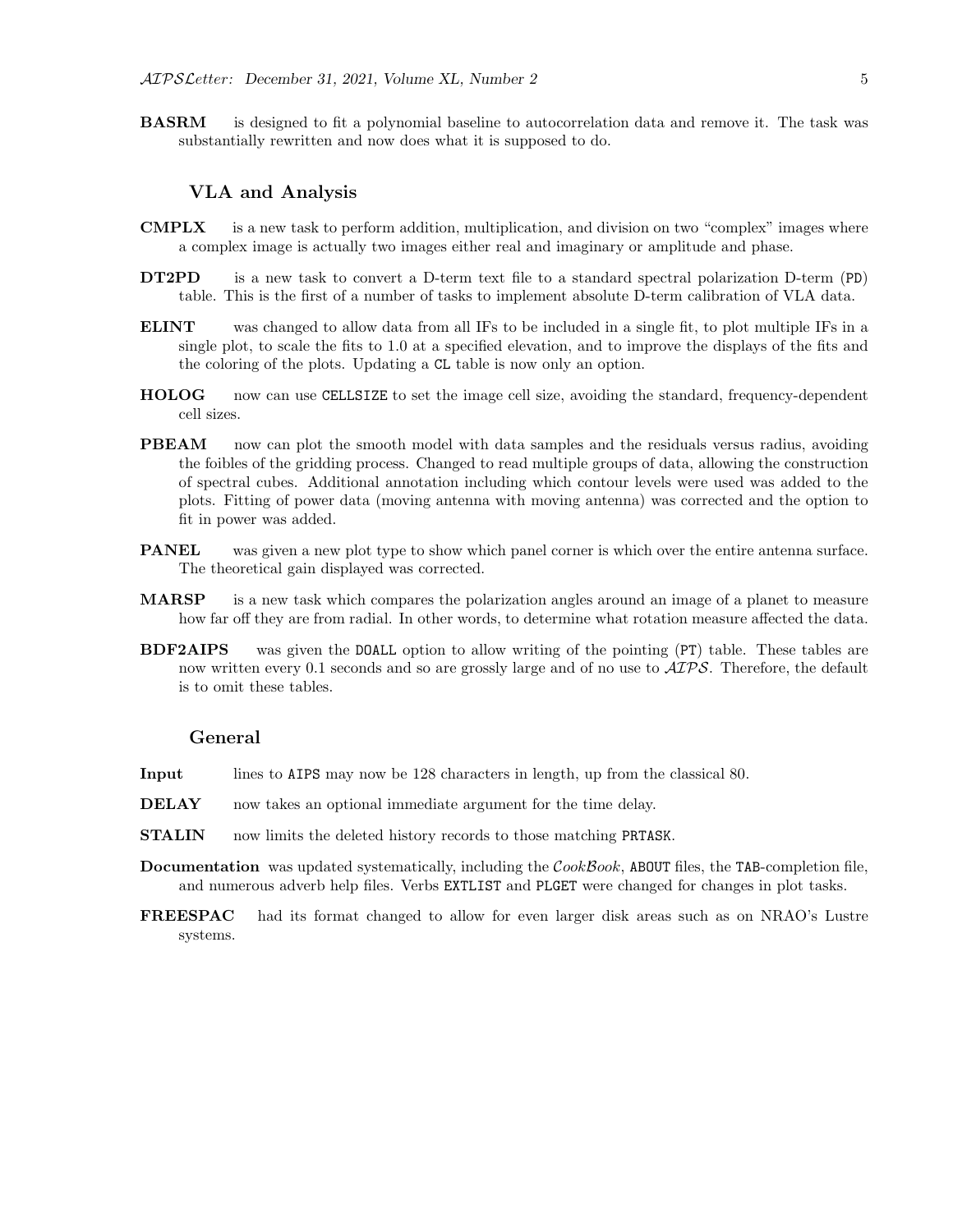## Patch Distribution for 31DEC20

Because of the extensive use of binary installations, we now patch the master copy of the most recently frozen version. Older versions are not corrected even for egregious errors. Thus, 31DEC20 was patched during 2021 and 31DEC21 will be patched as needed during 2022. Your copy of them may be corrected simply by running a Midnight Job. Information about patches and the code may be found using links from the main  $AIPS$  web page or by anonymous ftp to the NRAO server ftp.aoc.nrao.edu. Documentation about patches to a release is placed on this site at pub/software/aips/release-name and the code is placed in suitable sub-directories below this. Patches to older releases are kept here as well, but they will require local compilation.

The 31DEC20 release is no longer available for installation and will no longer receive patches even for egregious errors. It had a number of important patches during 2021. They are

- 1. SPLIT and CLIP would always say that it is not calibrating anything despite the adverbs. 2021-01-20
- 2. SPRMS had a slight error in labeling frequency and the Y axis. 2021-02-23
- 3. CLIP generated a false error message. 2021-04-14
- 4. VLBARUN needed to reset IMSIZE after UVPLT calls; also allow PostScript out when convert does not work. 2021-04-22
- 5. UVPLT could decide to plot phases from 0 to 360 ignoring any user-specified range. 2021-04-27
- 6. LISTR listed single-source velocities incorrectly. 2021-04-27
- 7. BPASS could change reference antenna in the middle of a spectrum. 2021-07-16
- 8. TVFLG, SPFLG, FTFLG did not define enough memory. 2021-07-26
- 9. IMAGR could quit at the start when a flux limit was specified with auto boxing 2021-10-22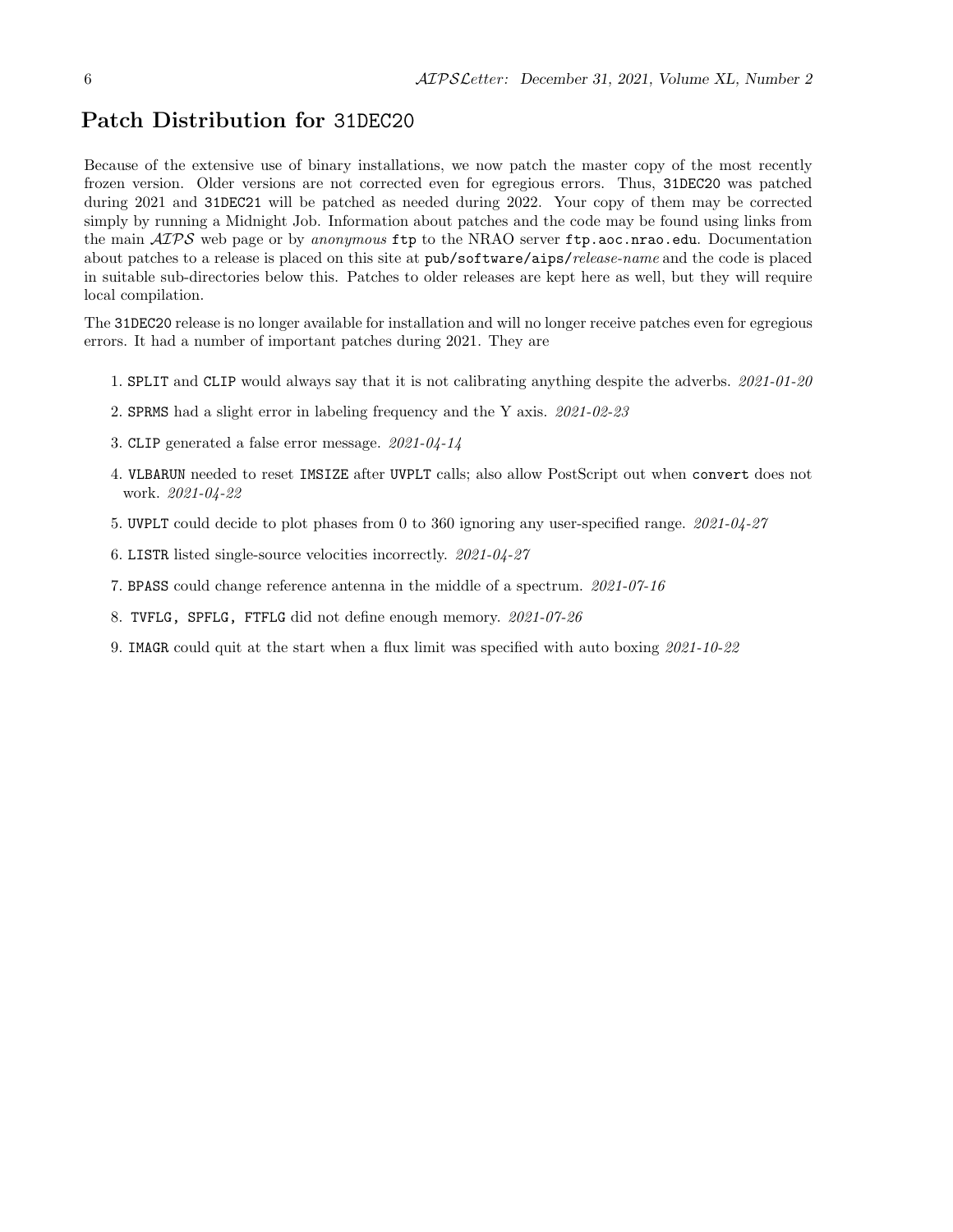## AIPS Distribution

From the NRAO system logs, we count apparent MNJ accesses, downloads of the tar balls, and rsync accesses by unique IP address. Since DSL and some university and other connections may be assigned different IP addresses at different times, this will be a bit of an over-estimate of actual sites. However, a single IP address is often used to provide  $\mathcal{AIPS}$  to a number of computers, so these numbers are at the same time an under-estimate of the number of computers running current versions of  $\mathcal{AIPS}$ . In 2021, a total of 399 different IP addresses downloaded the frozen form of 31DEC20 and 659 IP addresses downloaded 31DEC21 in tarball or binary form. With the change to the MNJ (rsync only) we are unable even to guess how many sites have run the MNJ. The total number of unique IP addresses in these five lists was 1215. The plot of numbers versus time and the table shows that 2021 was substantially behind 2020.

|      |          |          |      |     | <b>TST</b> | <b>NEW</b> | Total  |
|------|----------|----------|------|-----|------------|------------|--------|
| year | TST name | NEW name | TST  | NEW | binary     | binary     | unique |
| 2004 | 31DEC04  | 31DEC03  | 808  | 196 |            |            | 1276   |
| 2005 | 31DEC05  | 31DEC04  | 832  | 246 | 299        | 48         | 1460   |
| 2006 | 31DEC06  | 31DEC05  | 806  | 191 | 402        | 94         | 1398   |
| 2007 | 31DEC07  | 31DEC06  | 965  | 277 | 669        | 161        | 1811   |
| 2008 | 31DEC08  | 31DEC07  | 1058 | 246 | 986        | 303        | 2107   |
| 2009 | 31DEC09  | 31DEC08  | 1228 | 307 | 1082       | 478        | 2399   |
| 2010 | 31DEC10  | 31DEC09  | 1228 | 307 | 1203       | 477        | 2416   |
| 2011 | 31DEC11  | 31DEC10  | 1105 | 270 | 1064       | 424        | 2228   |
| 2012 | 31DEC12  | 31DEC11  | 940  | 284 | 1028       | 396        | 1698   |
| 2013 | 31DEC13  | 31DEC12  | 1014 | 307 | 990        | 443        | 1937   |
| 2014 | 31DEC14  | 31DEC13  | 1045 | 333 | 848        | 431        | 1843   |
| 2015 | 31DEC15  | 31DEC14  | 1104 | 309 | 1001       | 350        | 1817   |
| 2016 | 31DEC16  | 31DEC15  | 878  | 222 | 788        | 372        | 1330   |
| 2017 | 31DEC17  | 31DEC16  | 874  | 408 | 768        | 386        | 1383   |
| 2018 | 31DEC18  | 31DEC17  | 684  | 368 | 603        | 343        | 1099   |
| 2019 | 31DEC19  | 31DEC18  | 754  | 406 | 686        | 388        | 1155   |
| 2020 | 31DEC20  | 31DEC19  | 796  | 434 | 750        | 470        | 1230   |
| 2021 | 31DEC21  | 31DEC20  | 659  | 399 | 604        | 376        | 1215   |